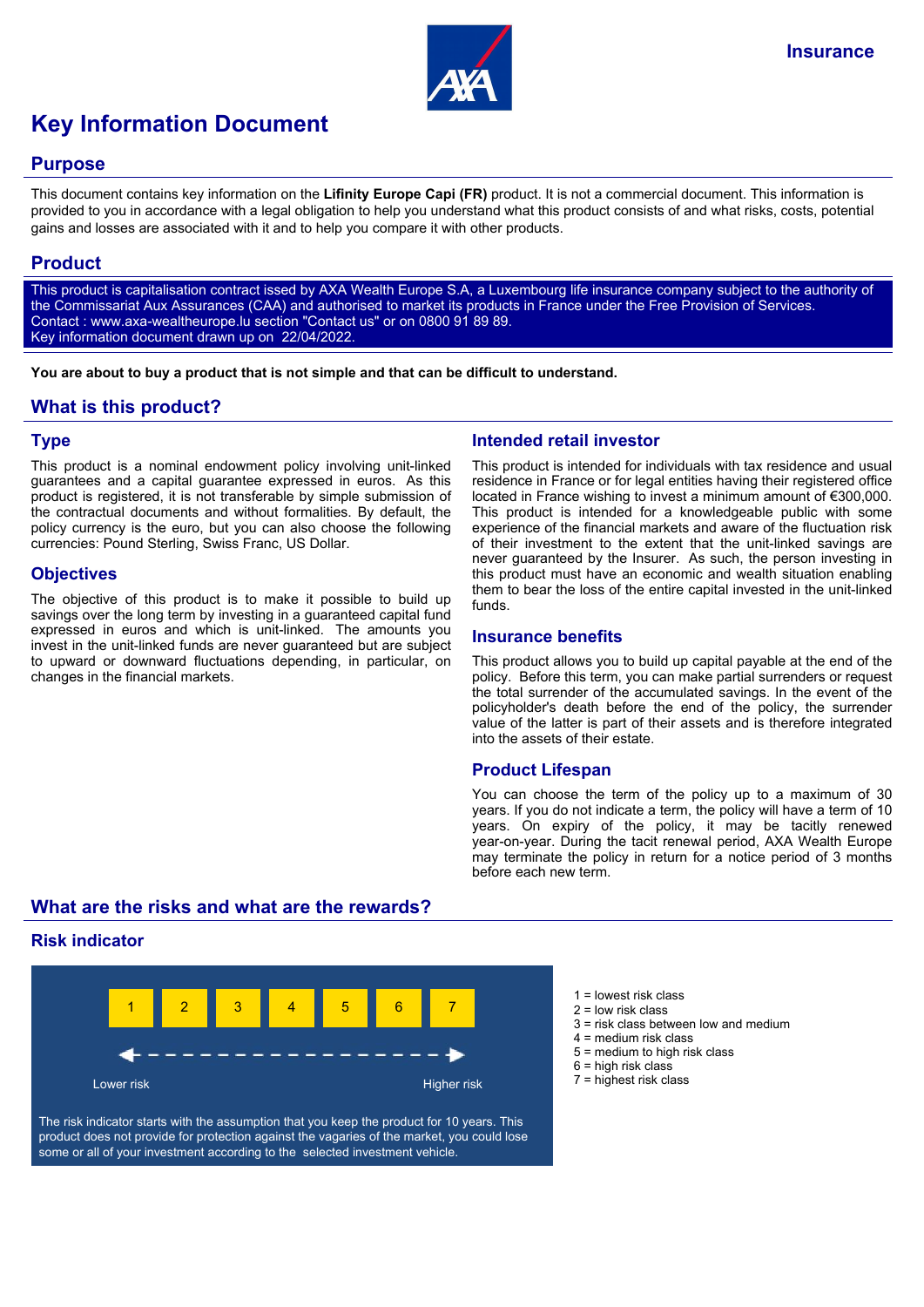The overall risk indicator helps you assess the risk level of the **Lifinity Europe Capi (FR)** product and compare it with other investment products. The risk and return on investment vary according to the chosen investment options. The performance of the product as a whole depends on the choice of investment options. Specific information describing each investment option is available on the website www.axa-wealtheurope.lu.

This product offers a range of investment options with risk classes ranging from the 1, lowest risk class, to 7, the highest risk class. The risk and return on investment will vary depending on the specific investment vehicles chosen and whose various key information documents are available on the website www.axa-wealtheurope.lu. Penalties on surrender apply under certain conditions mentioned under "How long should I keep it and can I withdraw cash early?"

**Beaware of Currency risk :** For certain investment vehicles denominated in a currency other than the euro, the return when expressed in euros may vary according to changes in the exchange rate. This exchange rate risk is never taken into account in the above indicator.

#### **Performance scenarios**

Risk and return vary depending on the investment vehicles you choose. The key information documents specific to each investment vehicle are available on the website www.axa-wealtheurope.lu. The figures shown take account of all the costs incurred for the product itself but not the ancillary costs that may be requested by the person presenting this product and/or advising you. These figures do not take into account your personal tax situation, which may also affect the amounts you receive.

# **What happens if AXA Wealth Europe S.A is unable to make pay out ?**

In the absence of a guarantee fund for compensation of policyholders in the event of default by AXA Wealth Europe and in order to limit the possible financial losses suffered by policyholders and/or beneficiaries, Luxembourg law stipulates that the assets relating to life insurance policies constitute separate wealth and are managed separately from the own assets of AXA Wealth Europe. These assets are subject to deposit agreements previously approved by the Commissariat aux Assurances (CAA) with banks known as "custodians". In the event of the insurer's insolvency, segregated assets are therefore protected in relation to the company's other assets, and policyholders and/or beneficiaries collectively have a senior preferred claim which will take precedence over all other creditors with respect to these separate assets. This enables them to recover, as a priority, claims relating to the performance of their insurance policies. Policyholders and/or beneficiaries are also potentially exposed to the failure of a custodian bank, which also has the obligation to segregate the deposits referred to above, which therefore provides double protection for policyholders and beneficiaries. Securities should be fully recovered. Only cash deposited there is not being protected and could therefore be lost in whole or in part. In addition, the euro-denominated fund benefits from a reinsurance of 100% by AXA France. In the event of default by AXA France, AXA Wealth Europe's obligations to policyholders are protected by a bank guarantee mechanism (pledge).

## **What will this investment cost me ?**

The estimated rate of reduction in return is dependent on your total costs over a specified period of time. Total costs include recurring costs, one-off costs and ancillary costs.

The amounts indicated below correspond to a projection of the maximum of the total costs linked to the product itself for three different holding periods. The figures presented assume an investment of €10,000 in the product. These figures are estimates and may change in the future.

The figures doesn't take into account optionnal guarantees which may be proposed.

#### **Costs over time**

| Investment 10 000 $\epsilon$ |                  |                  |                     |
|------------------------------|------------------|------------------|---------------------|
| <b>Scenarios</b>             | If you exit      | If you exit      | If you exit         |
|                              | after            | after            | after               |
|                              | 1 year           | 5 years          | <b>10 years</b>     |
| <b>Total costs</b>           | 492 € to 1,737 € | 913 € to 9,978 € | 1 147 € to 40.427 € |
| Reduction in return per year | 4.92% to 17.37%  | 2.24% to 14.54%  | 1.90% to 14.18%     |

It is possible that the person who presents this product to you or who advises you about this product will ask you to pay additional fees in connection with this(these) service(s). If this is the case, this person will inform you of the amount of these fees and will have to indicate the impact of all costs on your investment over time.